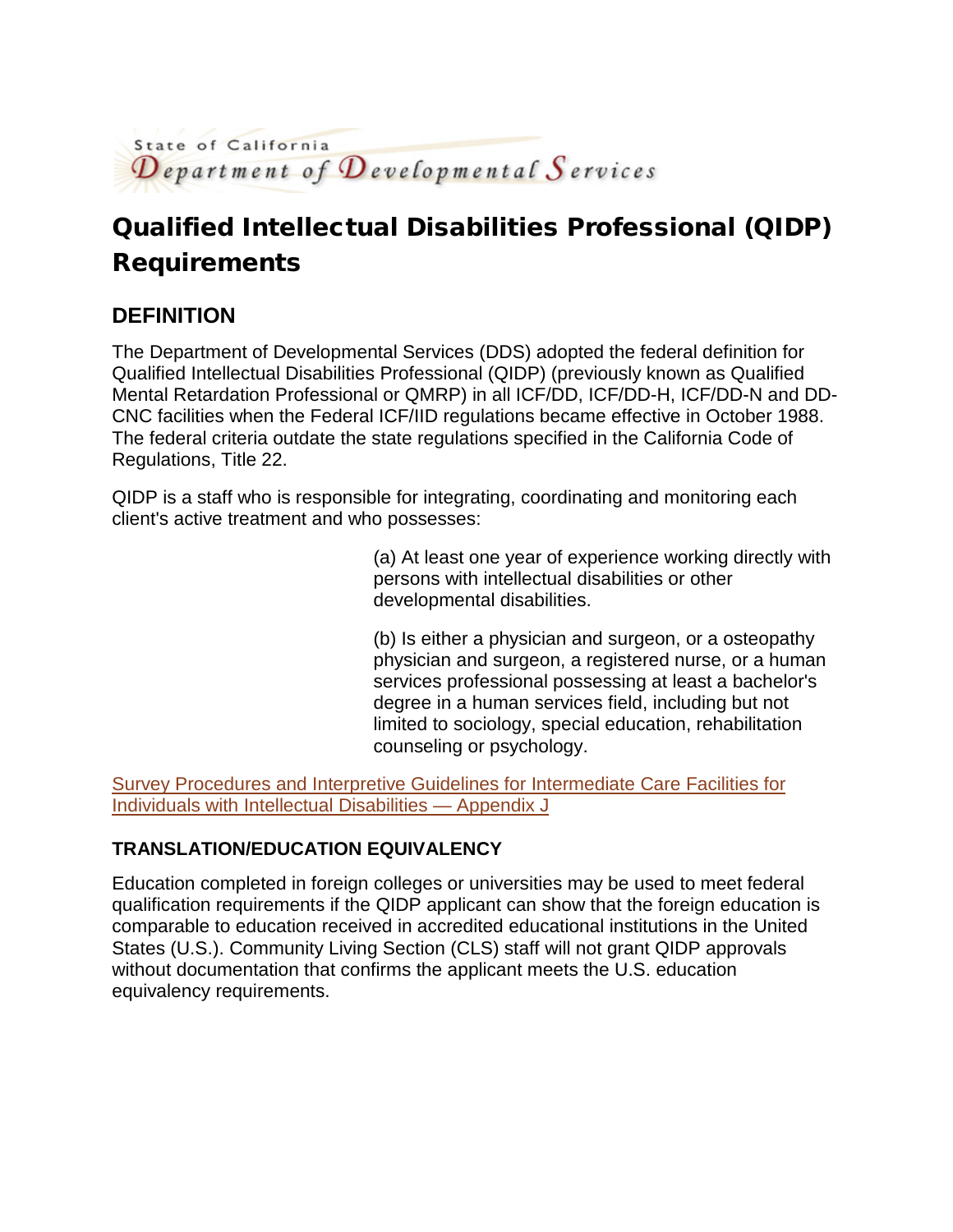Education received in foreign colleges or universities may be considered acceptable based on any of the following:

- 1. An evaluation of the education by an accredited U.S. college or university shows that the education is equivalent to that gained in an accredited U.S. college or university.
- 2. An accredited U.S. college or university reports the other institution as one whose transcript is given full value or full value is given in subject areas applicable to the curricula at the U.S. college or university.
- 3. The applicant submits an evaluation of the coursework from an organization recognized for accreditation by the Department of Education that shows that the coursework is equivalent to that gained in an accredited U.S. college or university.
- 4. The education completed outside the U.S. has been submitted to a private organization that specializes in interpretation of foreign educational credentials and such education has been deemed at least equivalent to that gained in conventional U.S. education programs.

A list of private organizations prepared by the [National Association of Credential](http://www.naces.org/members.htm)  [Evaluation Services \(NACES\)](http://www.naces.org/members.htm) is available. NACES evaluates foreign educational credits for employment and other purposes. All organizations on this list operate for a fee, based on the extent of the education to be evaluated. This link is provided for your general information and may not be all-inclusive. The Department of Developmental Services does not endorse any particular service.